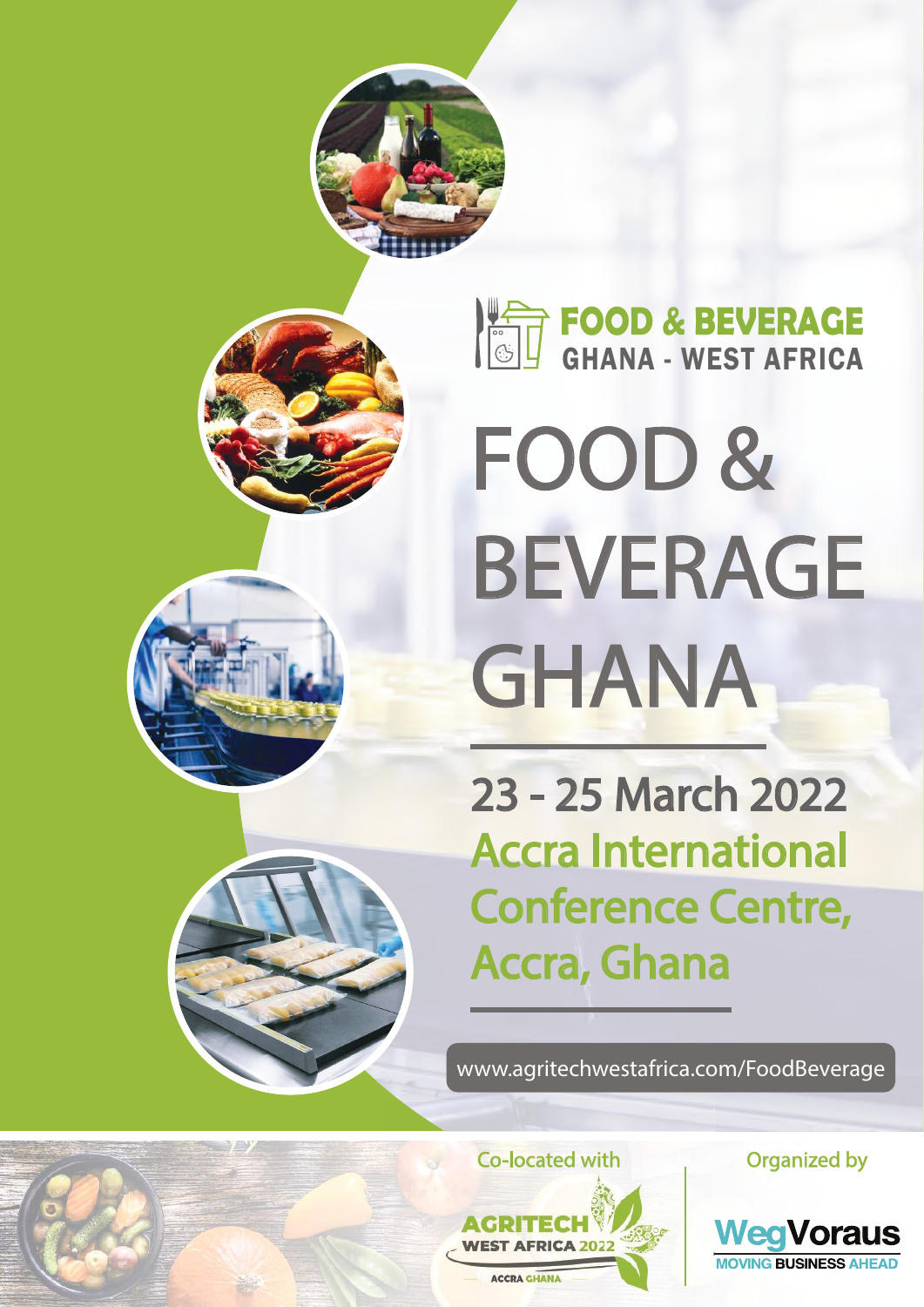## ABOUT THE SHOW

FOOD & BEVERAGE GHANA, is a co-located event with Agritech West Africa in Ghana, a platform for Food beverage and Processing Packaging industries & enterprises to meet the Ghanaian and West African business partners, manufacturers and value adding industries to meet, introduce and discuss new products and introduce their innovations and offers of partnerships.

## KNOW THE SHOW:



5000+ Visitors



120+ Exhibitors including brands & sponsors



10+ countries



Dedicated B2B with prefixed meetings



Seminars on key topics & investers meeting

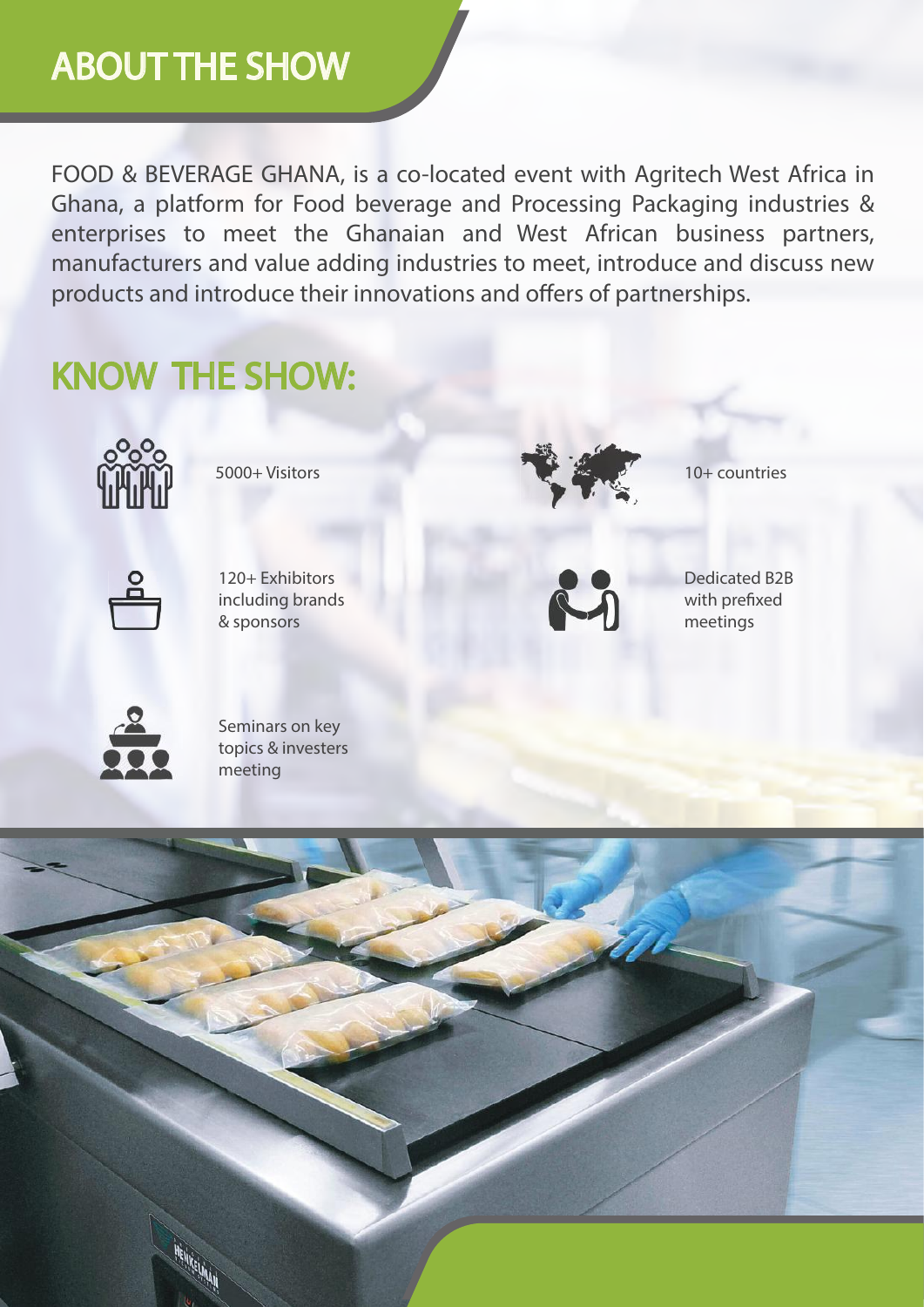## GHANAIAN FOOD & BEVERAGE MARKET

- In 2020, food imports for Ghana were USD 2.7Bn approx. accounting to 17.1% roughly of the total imports during the year, Though Ghana food imports fluctuated substantially in recent years, it tended to increase through 2000 - 2020 period.
- In Ghana, population growth is increasing, bringing with it a sharp expansion of the country's middle class. More than half (51%) of the population live in urban areas, a figure that is expected to increase by 3.1% per annum in the coming years.
- This new trend in economic and demographic shifts has had interesting influence on the dietary preferences of Ghanaian consumers - the preference for processed foods. Given time, demand and need for convenience, the growing middle-class consumers are prioritizing diversity, nutrition and safety in their food purchases, resulting in the increased demand for healthy ready-to-eat meals and processed products.
- Despite the growing demand from consumers, Ghana's food processing sector remain largely underdeveloped. Although one would find a retail shop stocked with vast variety of processed foods, only a small percentage of the food consumed in Ghana are processed locally. The reality is that Ghana's processing industry remains low in capacity, with a wide gap that is filled by imports.
- Although poultry produce is the most affordable source of protein in Ghana, the sector is faced by its own challenges and opportunities. Despite the rise in consumption of poultry meat, the growth in demand does not benefit local producers as there is a huge gap that is filled by imports.
- Rice is one of the major food staples consumed in Ghana, but the production is way behind its actual consumption requirements. In 2017 Ghana produced 721,610 tons of rice but consumption, at 1.3Mn tones, far outstripped it and left a deficit of 580,300 tones. In 2020 the rice demand in the country is estimated to be 1.5Mn tones.
- In Ghana, 70% of the domestic consumption represents fruit & vegetable market. Vegetable consumption in Ghana is still relatively small but is expanding rapidly. Most important vegetables are tomato, pepper (both sweet and hot chilies), onion, and okra and their market and production has boomed recently.
- $\blacktriangleright$ Despite being agriculture-centric, Ghana is not able to cater to its own domestic demands and has to import large number of crops to satisfy its domestic needs. Cereals crops are the most imported commodity in Ghana, and among them, rice and wheat are the leading imports.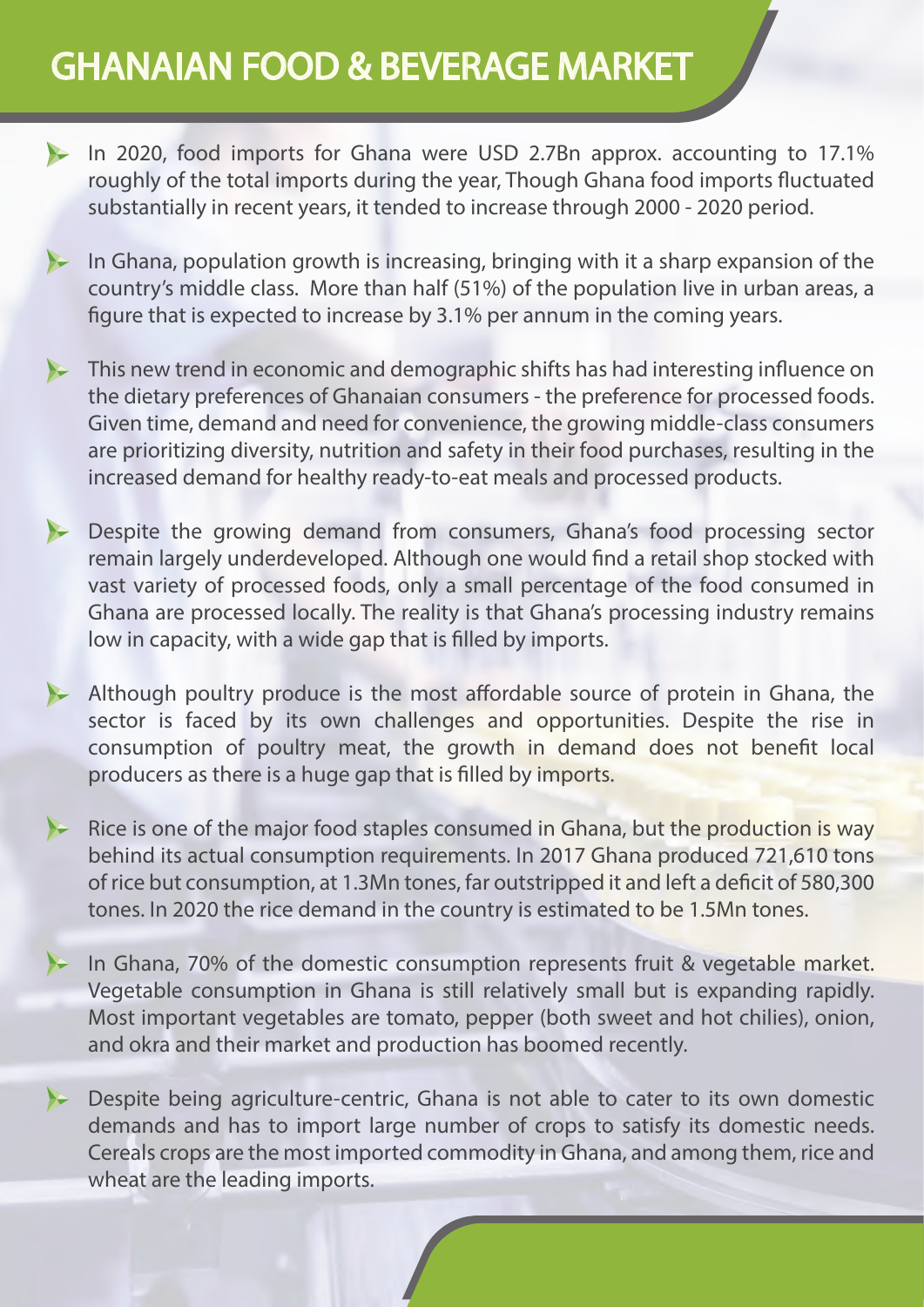## GHANAIAN FOOD IMPORTS IN 2020



#### Ghanaian Food imports in 2020

- Rice and cereals is the largest imported food commodity in Ghana touching USD 581Mn imports in 2020 - almost one-fifth of the Ghanaian food importation meeting the country's deficit rice demand. Other major food items include meat, fats & oils, confectionery sugar and processed food items.
- Vietnam is the largest supplier of food items to Ghana with over 14% share in  $\bullet$ Ghanaian food imports, followed by Canada, Belgium, China, Malaysia, USA, Russia. Thailand, Vietnam, India and Pakistan are the largest rice suppliers to Ghana
- Rising middle class population has attributed very much on the growing demand for processed food items in Ghana which is largely met by imports, evidently the processed food items and edible preparations constitute about 50% of the food importation of Ghana.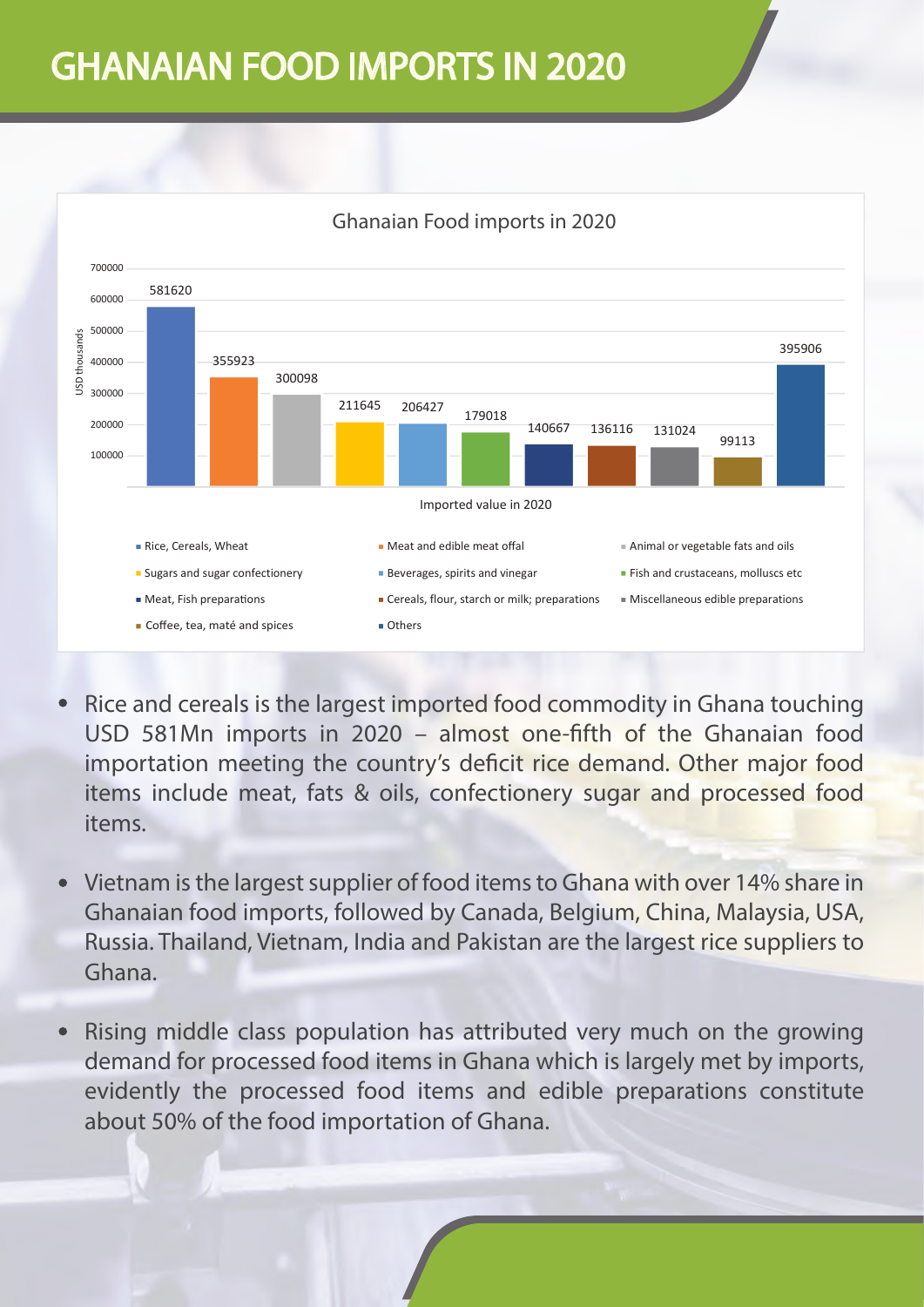## GHANAIAN FOOD & BEVERAGE MARKET

#### Ghanaian Food & Beverage Imports Composition in 2020



#### **Ghana Food Imports Composition by country**

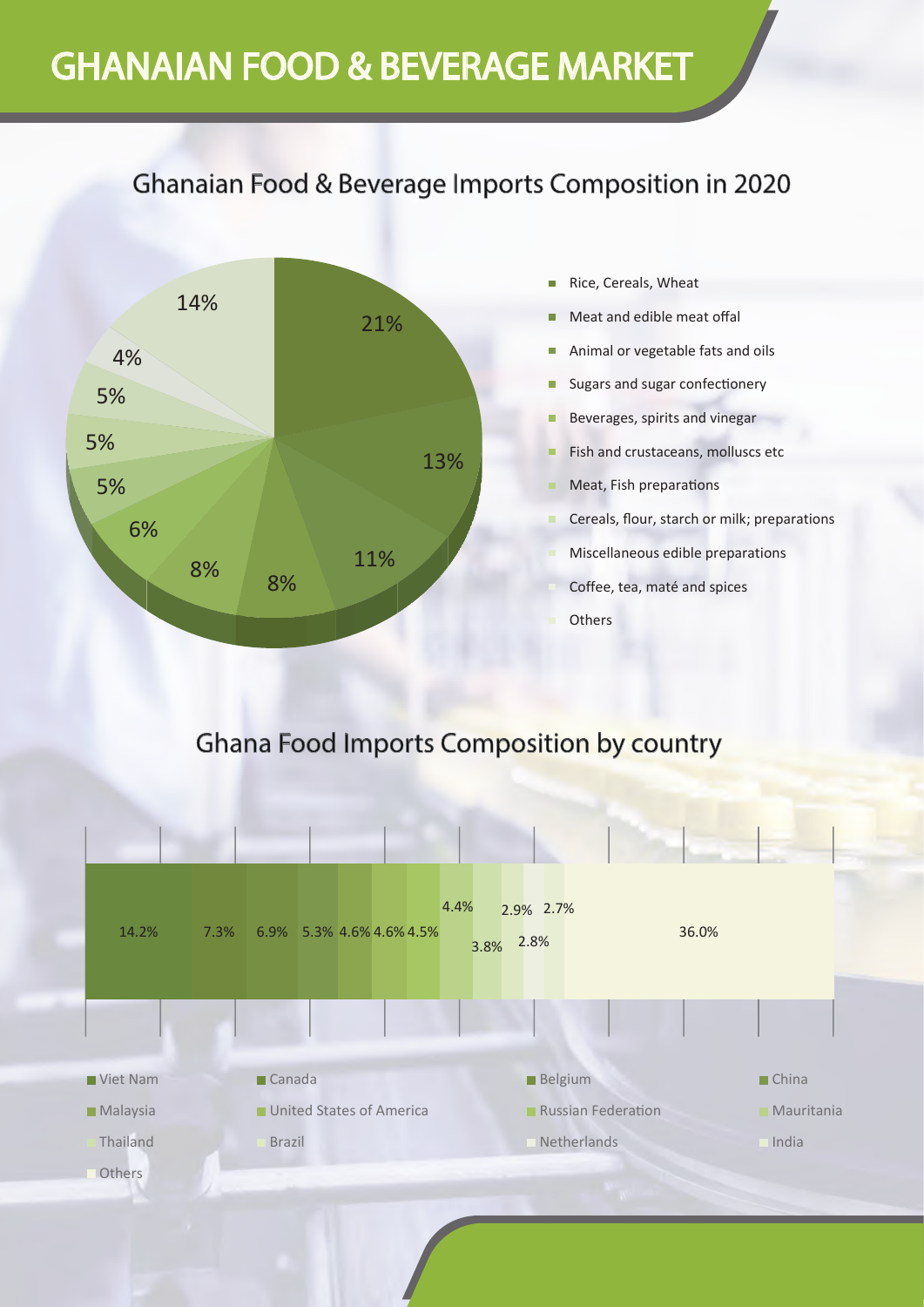## EXHIBIT PROFILE / VISITOR PROFILE

#### EXHIBIT PROFILE

- **Rice, Wheat & Cereals Flours**
- **Meat Dairy, Poultry Honey**
- **Edible Oils & Fats**
- **FMCG & Packed Food**
- **Beverage Vinegar**
- Juices & Soft Drinks
- Fruits & Vegetables, Oil Seeds
- Food Ingredients, flavors & preservatives
- **Bakery & Confectionary**
- **Tea Coffee Spices**
- **Snacks and ice cream, Specialty food**
- **Food Processing Machinery & Packaging**
- **Food Packaging Material and Technology**
- **Edible Oil Technology & Machinery**
- **Bottle Filling, Ceiling Wrapping machinery**  $\rightarrow$
- $\rightarrow$ **Labeling and Packaging**
- **Warehousing and Storage**
- **Refrigeration & installations**
- **Retail Equipment, Restaurant equipment**
- **Toasters, Juicers**

## VISITOR PROFILE

- **Food importers & Traders**
- **Dealers Distributors and Agents**
- F& B Supply Chain & Retails Stores
- **Trade Associations, Consortiums**
- **Catering, Restaurants & Hotels**
- Local industries, Manufacturers
- **General Public, Government officials**
- **Media and Promoters**